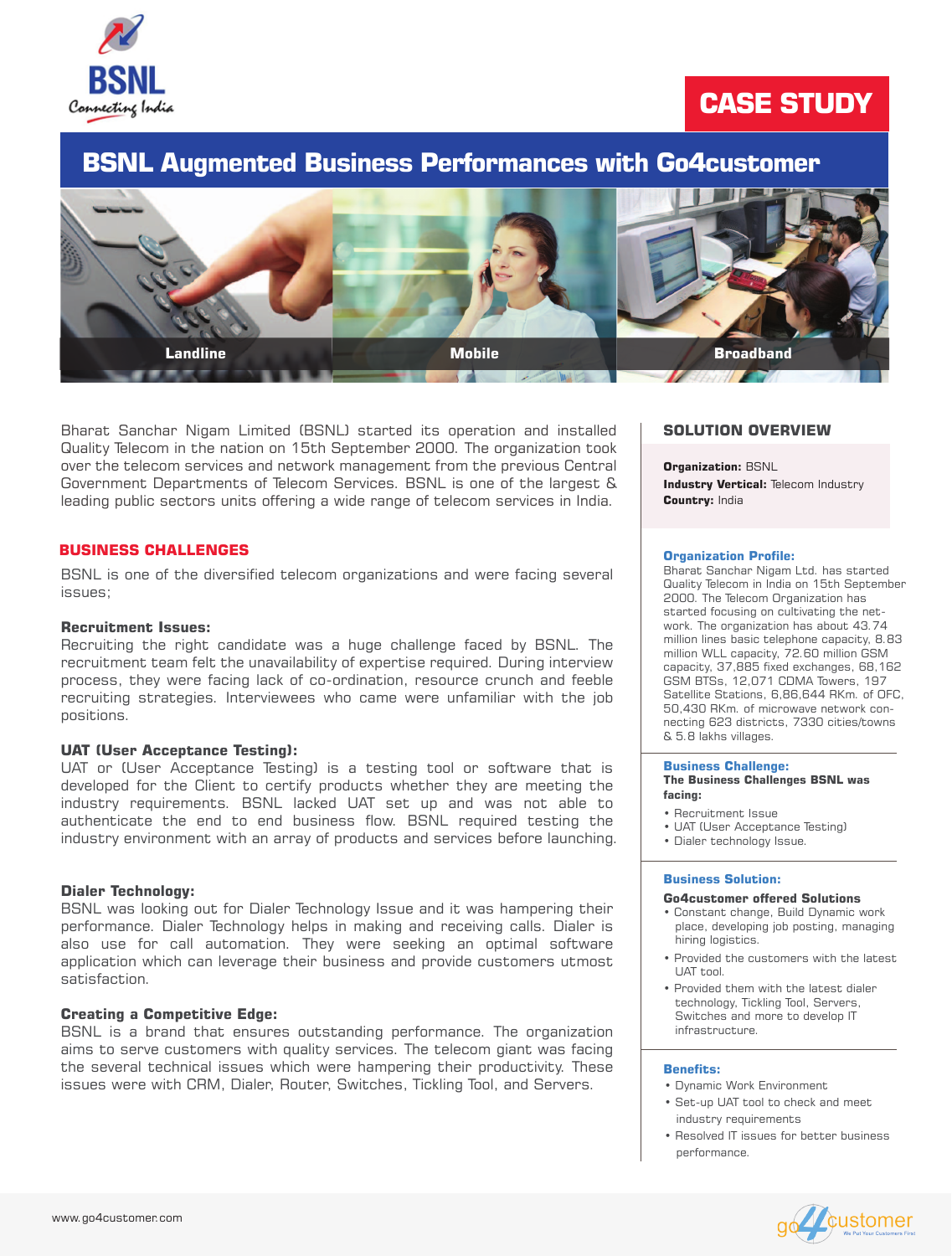Go4customer.in offered and implemented a detailed business continuity plan for BSNL. Our certified professionals and engineers provided required services to strengthen their IT infrastructure. The team prepared proper structured planning and offered proactive management services. These helped them to gain right insights into business processes and identify potential scope of betterment.

We built a dynamic work place and developed job posting along with managed the hiring logistics. Our team re-worked on their hiring procedure for better employment and nice work culture. We hired 28 deserving candidates for different positions and they were located in Bangalore BSNL office.

We offered a wide array of solutions to BSNL to ensure complete elasticity, confidence, and influence their business.

## **BUSINESS SOLUTION**

We provided BSNL with the latest dialer technology for better performance. It improved call automation, receiving and making calls and voice clarity while dealing with the customers.

We have also provided other Information Technology supports to them. We supported them for servers, Customer Relationship Management, Router, Switches and Tickling Tool which BSNL were lacking. Our aim was to provide them with the maximum support for the betterment of their business.



Our team of expert engineers installed a centralized user acceptance testing tool (UAT) for the client's entire card application and servicing portfolio. We also provided various test offerings, such as user journey testing, accessibility testing, content validation, mobile device validation, browser compatibility checks and soft launch validation as part of user acceptance testing.

When they used to face any issues, our engineers took the system in remote and fixed them immediately for the uninterrupted business process. User Acceptance Testing tool helps in testing the product quality and ensure whether these are meeting the industry requirements.

www.go4customer.com